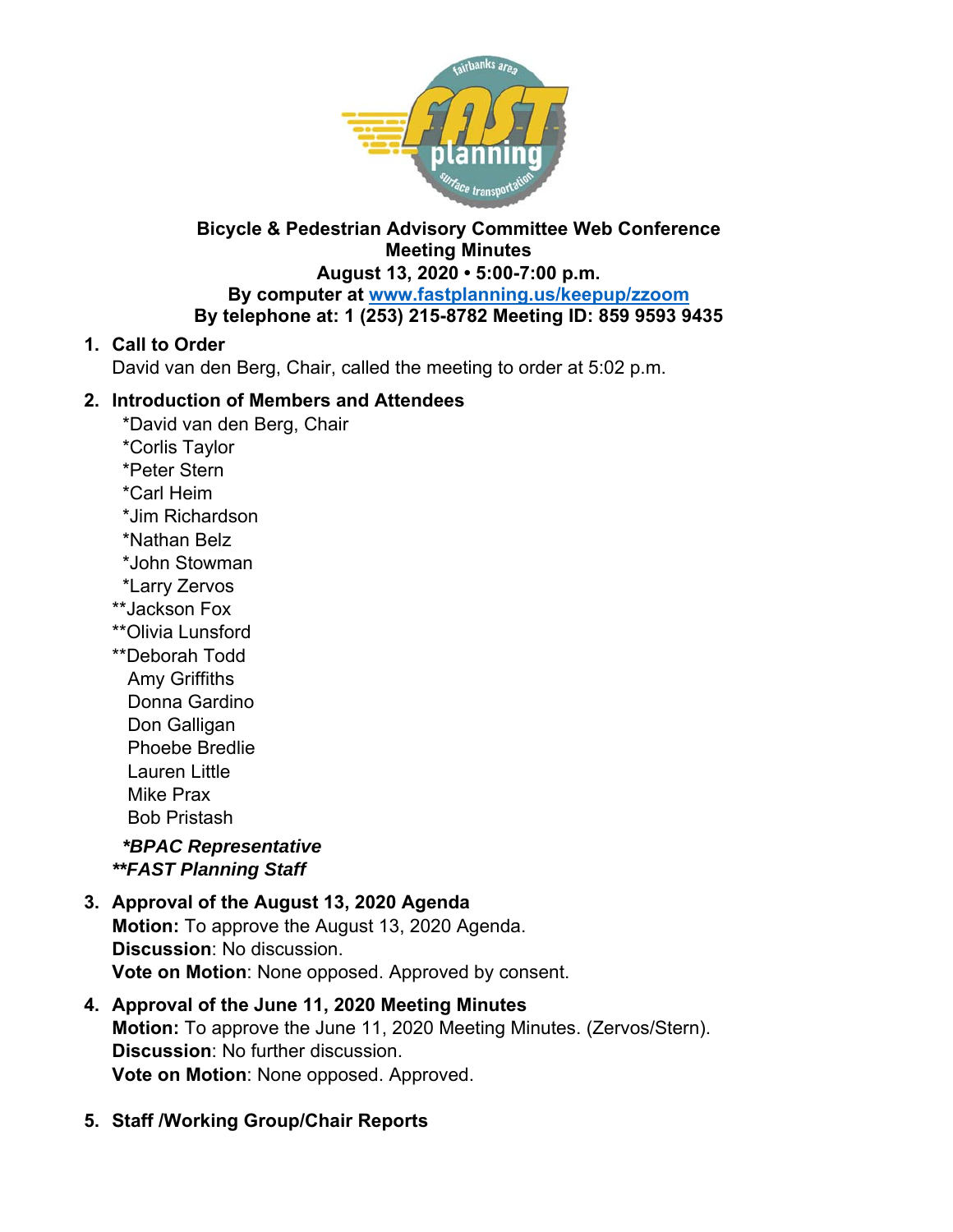Mr. Fox noted that the terms for BPAC members Nathan Belz and Corlis Taylor expired in September 2020 and the roles and responsibilities for the Committee allowed for one additional appointment so if they wished to continue to serve, they could do so.

Mr. Belz stated that he was interested in continuing to serve as a BPAC member.

Mr. Fox noted that there was still a vacant BPAC seat for the City of North Pole.

Ms. Taylor stated that she would think about it and let them know.

### **Working Group Reports**

Mr. Fox noted that all other working group reports were covered in the agenda under old or new business.

### **Chair Report**

Mr. van den Berg explained that the Downtown Association would be meeting with Kinney Engineers about 5<sup>th</sup> Avenue pursuant to the process and the preferred alternatives that came out of that process. Mr. van den Berg disclosed that he was running for City Council and noted that if anyone was uncomfortable with him being the BPAC Chair because of that, they should let him know.

### **6. Public Comment Period**

Don Galligan of the Fairbanks North Star Borough read the letter shown below from Kellen Spillman, a representative of the Technical Committee, into the record.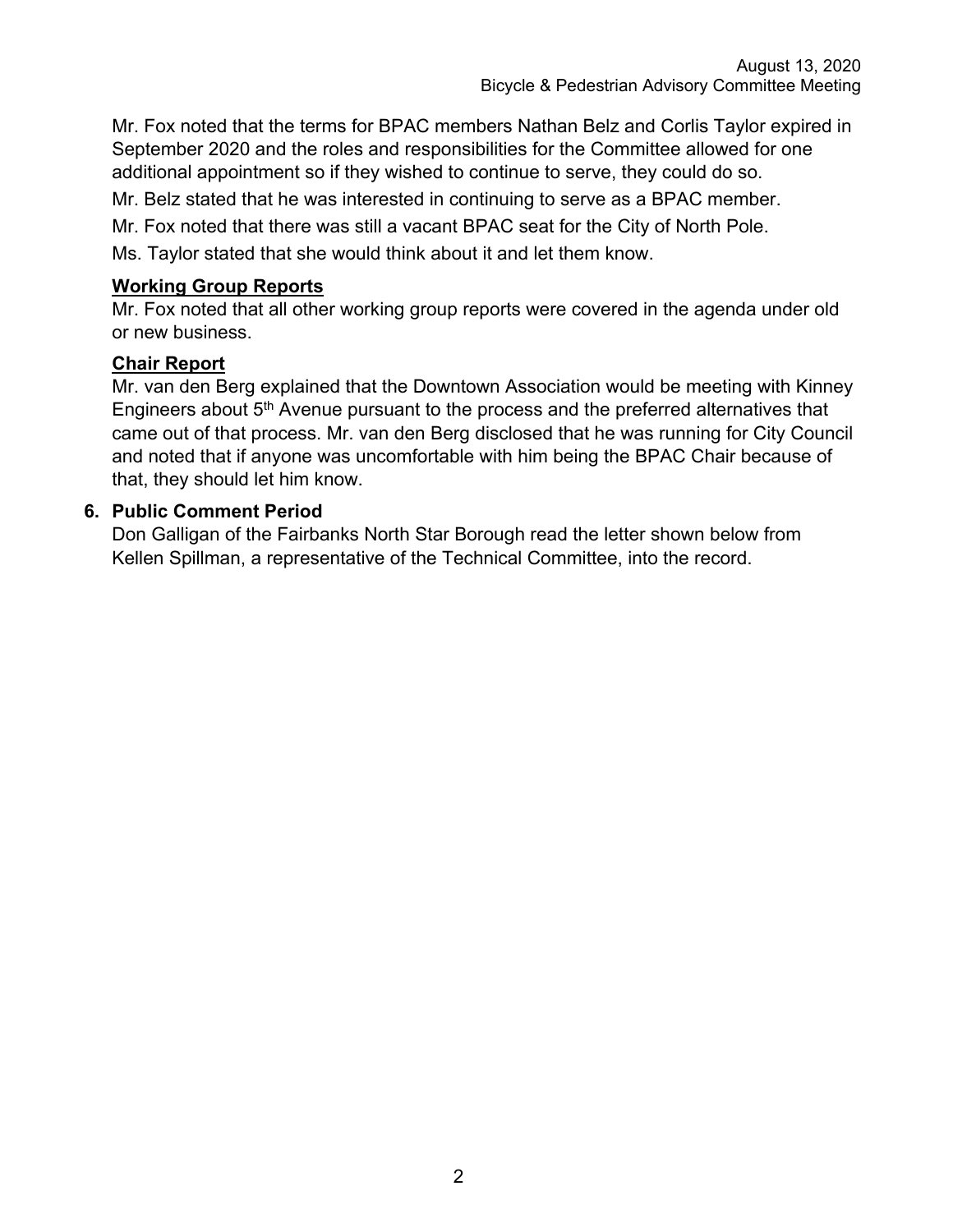FAST Planning BPAC - Sharrow Letter Page 1

Members of the Bicycle and Pedestrian Committee,

My name is Kellen Spillman and I sit on the Fast Planning Technical Committee as a representative for the FNSB. I am making comments today regarding discussions at the last Technical Committee meeting regarding the 5<sup>th</sup> Avenue Reconstruction project.

There were quite a few discussions about this project, one issue that came up was bicycle accommodations. This was also discussed in-depth at the 5th Avenue Steering Committee meetings. One discussion point on this project, as well as several other similar projects, is the best way to accommodate bicyclists on low volume, low speed roads. One option would be the use of a bicycle lane, but in general, the "best use" for a bicycle lane is on "major roads" and "collector roads and busy urban streets with slower speeds".<sup>1</sup> On slower speed, low volume roads, dedicated bicycle lanes appear often not to be the best option. There are several advantages to bicycles sharing travel lanes with vehicles, including initial cost and ongoing maintenance.<sup>2</sup> As noted in several FAST Planning/FMATS documents and national publications, "marked shared lanes" or "sharrows" help to "reinforce the legitimacy of bicycle traffic on the street, recommend proper bicyclist positioning, and may be configured to offer directional and wayfinding guidance."3

I bring this up now, because recent conversations regarding the preferred design alternatives on 5th Avenue. This is a very low volume road, with average daily traffic (ADT) below the AASHTO recommendations for a separated bicycle lane. At one point in the conversation, a representative from the DOT noted that "marked shared lanes" or "sharrows" are against state law. Specifically, "The reason we do not use those (sharrows) in Alaska is because Alaska Administrative Code says that bicyclists are to ride as far as practicable to the right of the road as possible, which would be contrary to State law to say, 'Here bike. Be in the same exact lane as vehicles are."" Having worked for and with the MPO for the last 10 years, this was the first that I had ever heard of this potential conflict between state law and sharrows. Additionally, it is my understanding that other communities in Alaska have used "marked shared lanes" or "sharrows" on several road projects. In a 2015 interview with ADN, Lori Schanche, nonmotorized transportation coordinator for the Municipality of Anchorage, noted the use of "'shared lane markings' known as 'sharrows'" on 17<sup>th</sup> Avenue between E Street to Arctic Boulevard.<sup>4</sup>

As a member of the Technical Committee I would appreciate some guidance from the Bicycle and Pedestrian Advisory Committee on the use of "marked shared lanes" or "sharrows" on FAST Projects. If "marked shared lanes" or "sharrows" are against the law in Alaska we as an MPO should probably consider removing them as options from the Non-Motorized Transportation Plan and Solution Toolkit, both of which make recommendations to frequently use these across the Fairbanks Area.

Thank you for your consideration and I have included several photos of "sharrows" below.

Kellen D. Spillman

Kellen D. Spillman

<sup>2</sup> FMATS, Non-Motorized Transportation Plan Solutions Toolkit, 2012

<sup>&</sup>lt;sup>1</sup> AASHTO, Guide for the Development of Bicycle Facilities, Fourth Addition, 2012, section 2-18

<sup>&</sup>lt;sup>3</sup> NACTO, Urban Bikeway Design Guide, Second Addition

<sup>&</sup>lt;sup>4</sup> Suzanna Caldwell, ADN, Slowly but surely, bike lanes are emerging in Anchorage, Published May 8, 2015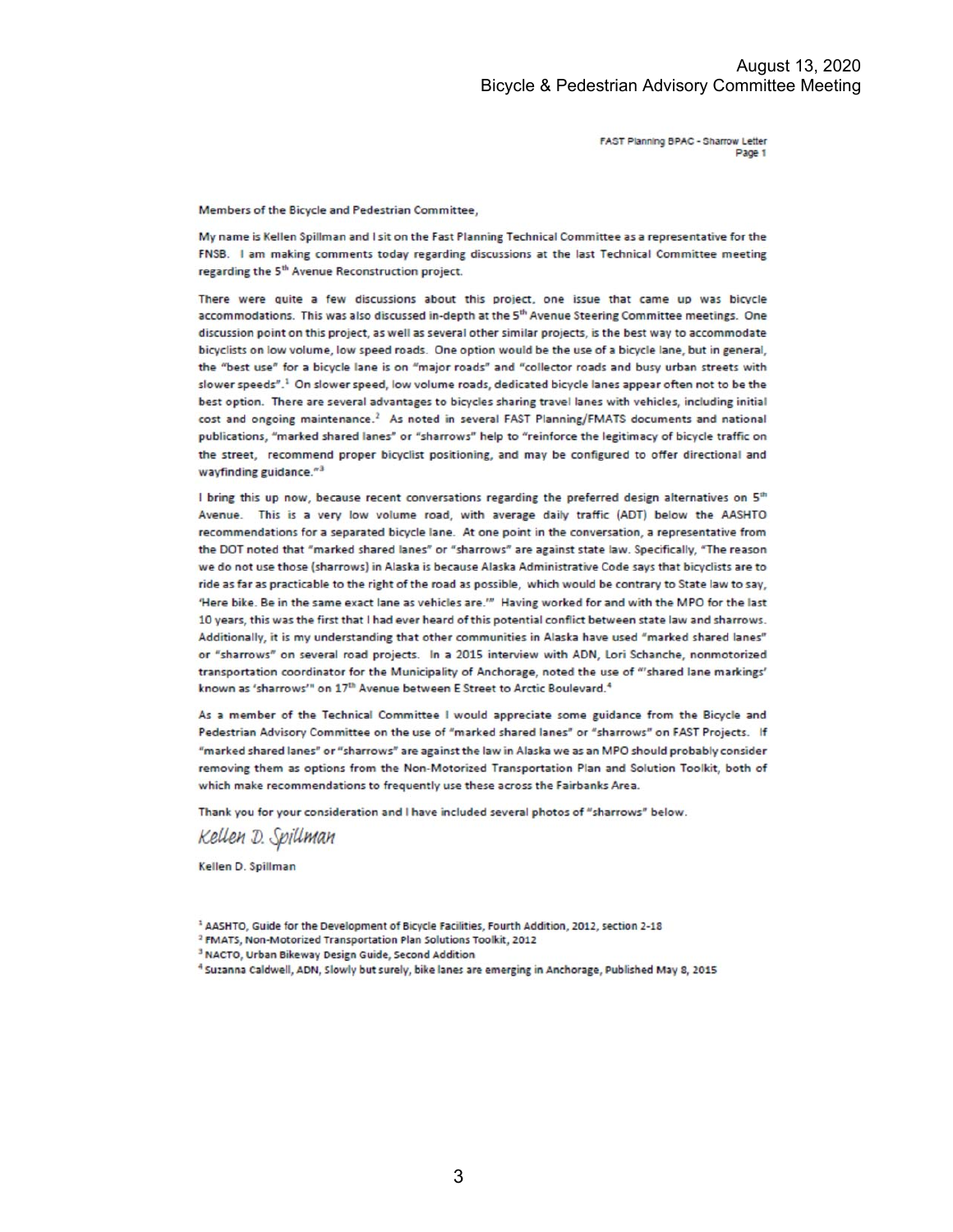August 13, 2020 Bicycle & Pedestrian Advisory Committee Meeting

FAST Planning BPAC - Sharrow Letter<br>Page 2



Shared travel lane with pavement markings and sign<br>Source: www.pedbikelmages.org/Heather Bowden



FAST Planning BPAC - Sharrow Letter<br>Page 3

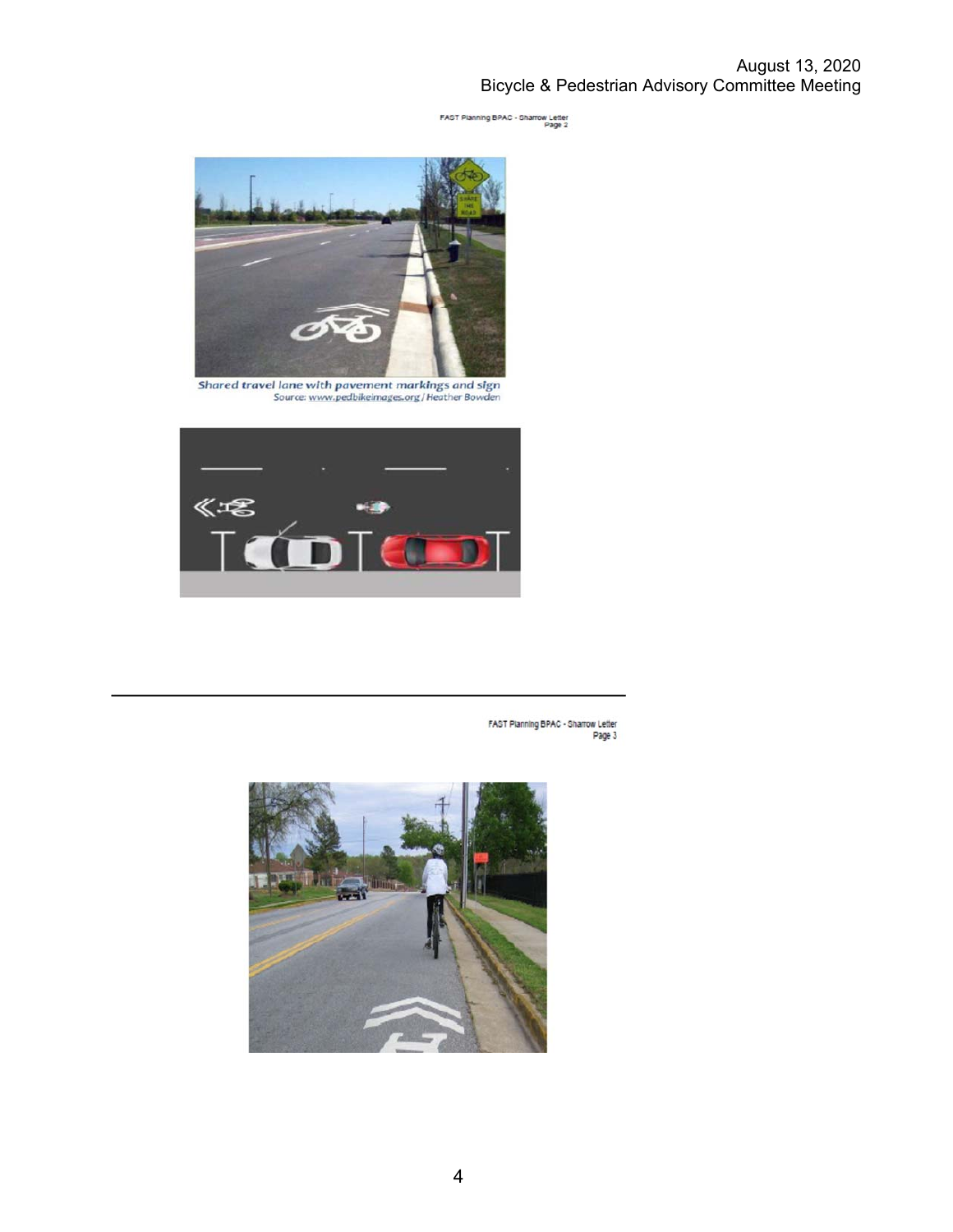## **7. Old Business**

# **a. Non-Motorized Plan Update:**

Mr. Fox explained that Kittelson was working on the draft chapters for the Non-Motorized Plan and gearing up for a Virtual Open House possibly in September or October showcasing that Plan. Mr. Fox explained that with all the new projects identified, DOT had been working on design and construction estimates for all those projects to be included in the update. Mr. Fox explained that Kittelson had been communicating with FHWA regarding the maintenance requirements for striped bike lanes during the winter months and the determination from FHWA was that they were not as concerned about keeping the bike lanes open all winter long and was okay with the use of Federal funds to paint the road with bike lanes. Mr. Fox stated that the email gave the City of Fairbanks permission to move forward without any onerous requirements for snow removal and the standards for snow removal would not be as stringent for bike lanes as they were for sidewalks.

**Discussion**: Mr. Stern asked if the blue lines on the maps were the areas that were proposed to be striped.

Mr. Fox explained that it was a first look at what the network might be.

Mr. Stern asked what that meant with respect to Aurora Drive with the center turn lanes.

Mr. Fox explained that it was just a proposed network and since it was a City street it would be a City of Fairbanks decision as to which streets were included in that bike lane network. Mr. Fox stated that there were still more discussions to be held about it and appreciated any BPAC input.

Mr. Stern asked if there had been any further action on the AMATS update.

Mr. Fox explained that he did not have an update for the AMATS Non-Motorized Plan.

## **b. 5th Avenue Reconstruction Project Update**

Mr. Fox explained that meeting packet contained the letter received from Mayor Matherly's office containing the City of Fairbanks preferred design for the 5<sup>th</sup> Avenue Reconstruction Project. Mr. Fox explained that FAST Planning held four Stakeholder meetings to determine what the future of 5<sup>th</sup> Avenue should be. Mr. Fox stated that as a result of those meetings, two alternatives were developed and following those meetings, the DOT and City of Fairbanks hired a consultant to put together a Virtual Open House to display those concepts with an online public survey to get feedback on the two options. Mr. Fox explained that the City had selected their preferred design for  $5<sup>th</sup>$  Avenue to remain as a one-way street between Noble and Barnette Streets. Mr. Fox stated noted that some concerns were raised at the Technical Committee Meeting presentation regarding the preferred design because the City noted that between Cushman and Barnette Streets would remain two lanes of traffic instead of one lane as preferred. Mr. Fox stated that it was his understanding that the Downtown Association would meet with the City and DOT to further discuss the preferred design alternative that was chosen.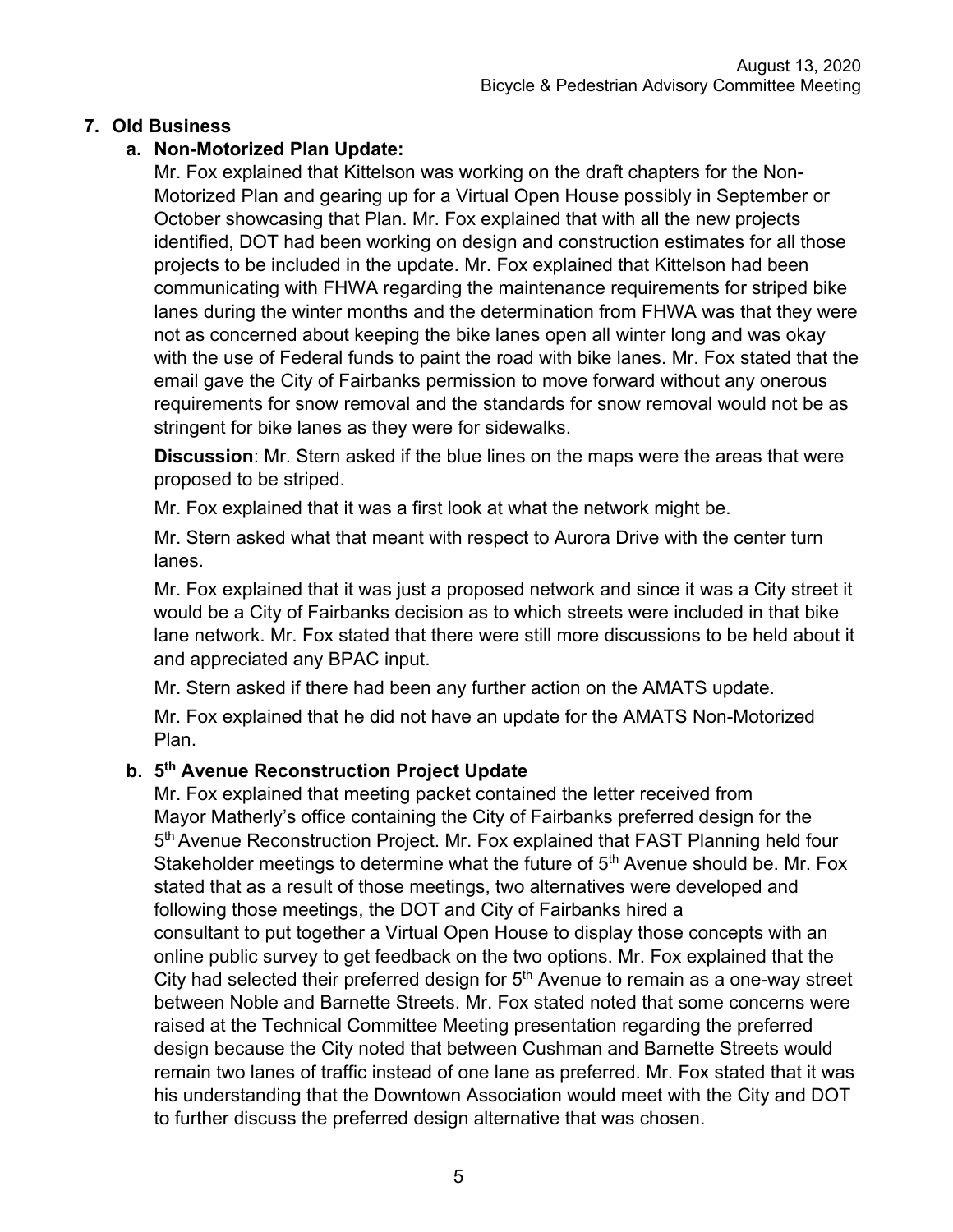Mr. van den Berg stated that they participated in the Stakeholder Meeting and felt that the concepts that were chosen were not incorporated into the preferred design that was chosen.

Mr. Zervos asked for clarification about the preferred design alternative.

### **c. Lacey Street Reconstruction Stakeholder Meetings Update**

Mr. Fox explained that they were in the middle of five Lacey Street Stakeholder Group meetings to reimagine the future of Lacey Street corridor from 1<sup>st</sup> to 12<sup>th</sup> Avenues. Mr. Fox explained that Lacey Street was a two-way street with extremely low traffic volumes, narrow sidewalks, and had utility obstructions in the sidewalks. Mr. Fox explained that the group felt that they should look at making the Lacey Street corridor more bicycle and pedestrian friendly which could be accommodated in various way. Mr. Fox stated that some blocks could be closed and with each block along Lacey Street there were challenges at each intersection and the Stakeholder group was looking at those challenges and had developed an online Story Map showing the history and background of Lacey Street with different design graphics with an online survey. Mr. Fox stated that the proposed project was to replace the roadway pavement and sidewalks and relocate the utilities which was an expensive option so they were looking at different design concepts that might work better. Mr. Fox stated that they were encouraging everyone to share the link to the online Story Map and Survey so they could gather information from the public. Mr. Fox explained that the project was nominated to them for funding but had not started and was in the initial phase of gathering input for design concepts. Mr. Fox explained that the online survey would close on August  $26<sup>th</sup>$  and the Stakeholder Group will meet on September 2 to review the results and following that meeting would develop concepts to be shared with the City of Fairbanks and the public.

### **d. Transportation Improvement Program (TIP) Amendment #3 Update**

Mr. Fox explained that two options for TIP Amendment #3 were out for public comment which closed on August 16<sup>th</sup> and no comments had been received. Mr. Fox stated that the Policy Board would vote on one of the two options at their August 19th meeting.

### **e. FAST Planning Maintenance Policy Revision**

Mr. Fox explained that he had included the meeting minutes from the July 1, 2020 Technical Committee meeting where the Maintenance Policy Revision was discussed. Mr. Fox summarized that the Maintenance Policy Revision failed to pass through the Technical Committee and there was thought that it would be better to have a Maintenance Agreement commitment after a project went through the NEPA process and an alternative was selected so the entities knew what they were agreeing to maintain, but noted that it was also thought that it was not appropriate for FAST Planning to be making maintenance policy decisions and the BPAC efforts would be better spent advocating to the decisionmakers and maintenance managers that represented those entities that provided maintenance on how that could be improved. Mr. Fox stated that there was interest in holding a work session for the Maintenance Policy so the BPAC and Technical Committee members could meet and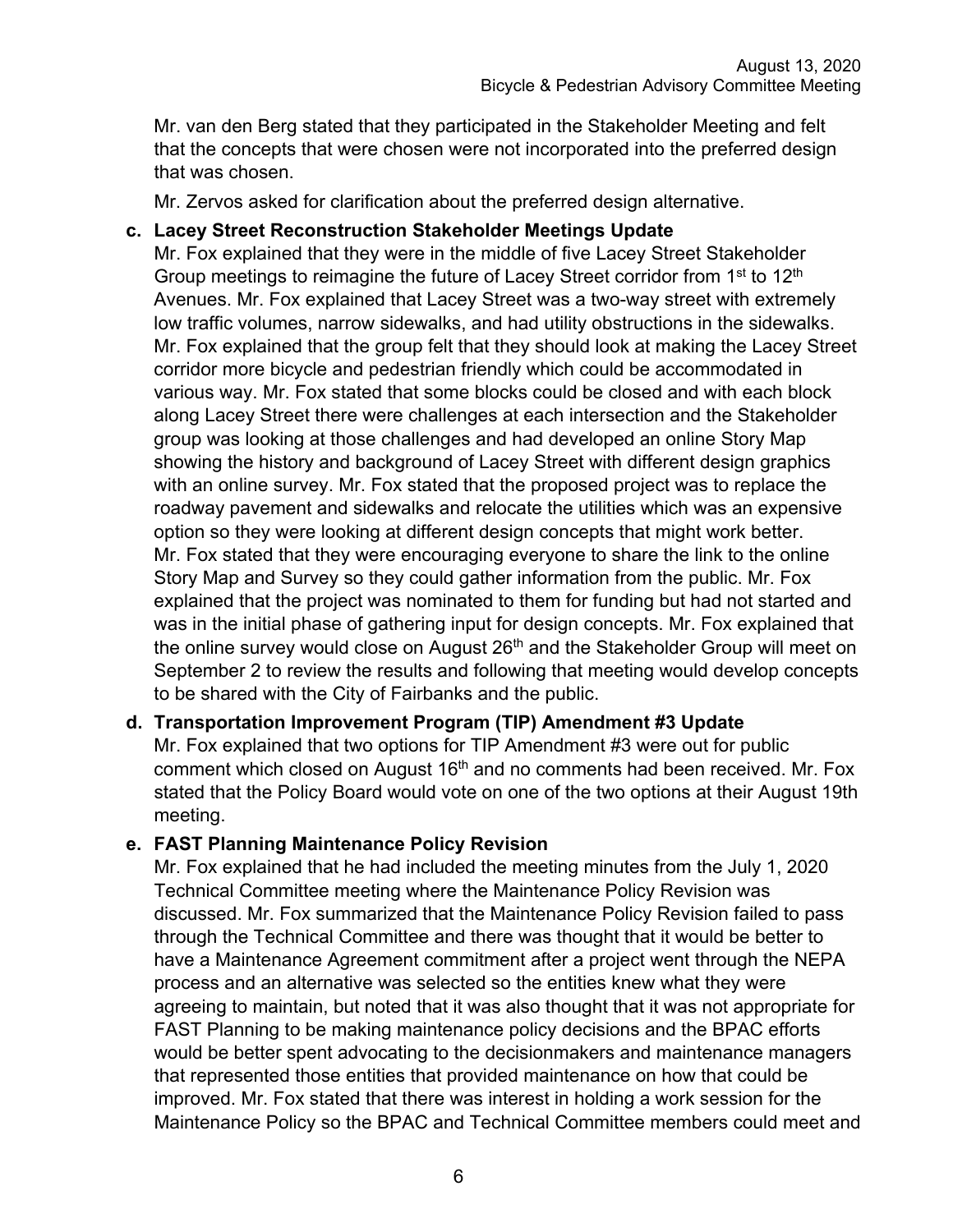discuss their perspectives and come to a consensus about whether to revise the policy or leave it as it was.

#### **8. New Business**

- **a. Steese Johansen Expressway Interchange Guest Presentation by DOT&PF** Mr. Fox introduced Lauren Little, of DOT&PF, who provided a presentation update for the Steese-Johansen Expressway Interchange.
- **b. University Avenue Rehabilitation & Widening Guest Presentation by DOT&PF**  Lauren Little, of DOT&PF, provided a presentation and update for the University Avenue Rehabilitation and Widening Project.

#### **c. Committee Meeting Schedule**

Mr. Fox explained that a survey was sent to the BPAC members to see if there was interest in meeting more frequently due to lengthy agendas and thought that it would be advantageous to have the meetings monthly and to get feedback as to dates and times for the meeting. Mr. Fox stated that it was his opinion that it would be advantageous to have the BPAC meetings prior to the Technical Committee meetings in order to get a preview of the agenda the Technical Committee was working on and provide recommendations to them. Mr. Fox stated that the survey results were completed by six of the eight BPAC members and five of six voted to have the meetings monthly rather than bi-monthly and four of the six voting members voted to have it on the last Thursday of the month to get a preview of the Technical Committee items.

**Motion:** To change to monthly meetings every last Thursday from 5-7 pm. (Zervos/Stowman).

**Discussion:** Mr. Zervos thought it was advantageous to have two-hour meetings.

**Vote on motion:** None opposed. Approved.

#### **d. Winter Maintenance Forum**

Mr. Fox explained that the packet contained the flyer from the prior year Maintenance Forum, and they planned to have a Virtual Forum this year and would be sending out an email to the area maintenance managers to get a list of agenda topics. Mr. Fox stated that when the planning session meeting with the maintenance managers was scheduled and it would be an open public meeting, and the BPAC members would receive an invitation and be able to provide input about what topics they would like to see on the agenda this year.

#### **e. New NCHRP "Guidance to Improve Pedestrian & Bicycle Safety at Intersections"**

Postponed to the next meeting.

#### **9. Other Issues**

No other issues.

#### **10. Committee Member Comments**

 Mr. Richardson commented that he thought that Item 8e on the Agenda needed to have a separate meeting because the lack of police traffic enforcement was a real consideration because people were not stopping at stop signs or traffic signals and it really needed a good lot of thought.